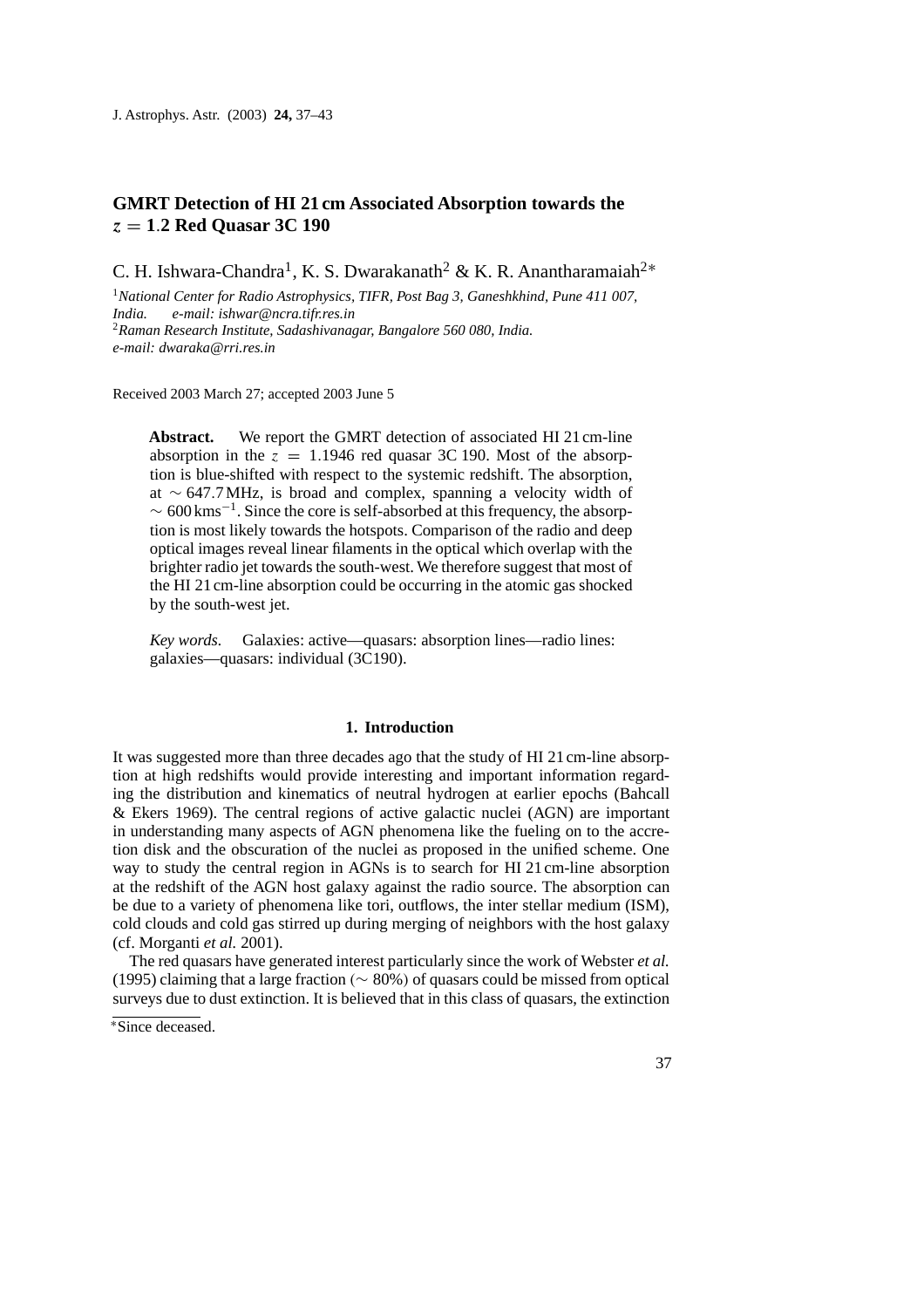due to dust is higher (Webster *et al.* 1995); however, there are claims that red quasars are not necessarily dusty (e.g., Benn *et al.* 1998). If the red quasars are dusty, then the number of high column density absorption-line systems seen towards optically selected quasars will also be an underestimate. Carilli *et al.* (1998; hereinafter C98) have searched for HI 21 cm-line absorption in a radio-loud red quasar subsample at moderate redshifts ( $z \sim 0.7$ ) to address whether the 'red' AGNs are intrinsically red or reddened by dust. In their sample of five red quasars, four showed significant HI absorption, suggesting the presence of large amounts of gas and associated dust. Even though the number is small, this study showed that the success rate for detecting HI 21 cm-line absorption in radio-loud red quasars is higher (80%) compared to an optically selected sample of radio-loud quasars with Mg II or Lyman alpha absorption (C98, Carilli *et al.* 1999). This opens up a new class of objects which can be studied in 21-cm absorption at higher redshifts, where the optically selected sample has strong bias against high column density systems with high dust-to-gas ratios (Fall & Pei 1993, 1995).

We have started a program to search for HI 21 cm-line absorption in a sample of high redshift  $(z > 1)$  radio-loud 'red' quasars and galaxies with the Giant Meterwave Radio Telescope (GMRT, Swarup *et al.* 1991). At higher redshifts, the optical/IR morphologies of the host galaxies tend to be more complex, possibly due to ongoing merging activity leading to the formation of massive ellipticals at later epochs (Chambers  $\&$ Miley 1990). Such activity (i) might enhance the probability of detecting HI 21 cmline absorption (e.g., Carilli & van Gorkom 1992) and (ii) could also contribute to reddening.

3C 190 is a compact steep spectrum (CSS) radio source. Its largest angular size is 4.0 arcsec and corresponding linear size is 33 kpc (assuming  $H_0 = 71 \text{ km s}^{-1}$ ,  $\Omega_m =$ 0.27 and  $\Omega_{\text{vac}} = 0.73$ ). The bright hotspots are separated by 2.6 arcsec, or a linear size of 22 kpc which means the hotspots may be just within the envelope of the host galaxy (Spencer *et al.* 1991). Compact steep spectrum sources and compact symmetric objects appear to show a high incidence of HI absorption (Conway 1996). High resolution radio observations of 3C 190 suggest one-sided jet-like structure towards the southwest of the core (Spencer *et al.* 1991). The large scale jet in this direction is also brighter. The core is self-absorbed at 608 MHz (Nan Rendong *et al.* 1991). There appears to be significant bending between the milli-arcsec scale jet and the kpc scale jet. The milli-arcsec scale jet is directed towards the west (Hough *et al.* 2002), while on larger scales the jet has bent towards south-west ending with multiple hotspots. The diffuse lobe in this direction is further towards south-west ( $\sim 1.5$  arcsec) and also misaligned (Spencer *et al.* 1991). This is suggestive of the presence of a dense inter stellar medium (ISM) causing the jet to bend. Recent detailed optical spectroscopy of this object showed narrow [O II], [Ne III] and C III] emission lines, which provide a redshift of  $1.1946 \pm 0.0005$  (Stockton & Ridgway 2001). In addition, Mg I, Fe II and strong Mg II absorption has also been detected, but at a slightly higher redshift of <sup>1</sup>.19565±0.00004, corresponding to an infall velocity of 145 kms−<sup>1</sup> in the quasar frame (Stockton & Ridgway 2001). We adopt the redshift of  $1.1946 \pm 0.0005$  determined from narrow emission lines as the systemic redshift of the quasar. Its optical to infrared continuum falls steeply, causing it to be classified as a "red" quasar (Simpson & Rawlings 2000; Smith & Spinrad 1980). The presence of strong Mg II absorption close to the systemic redshift suggests the presence of intervening gas and dust, which may also be responsible for reddening the quasar spectrum and causing the bending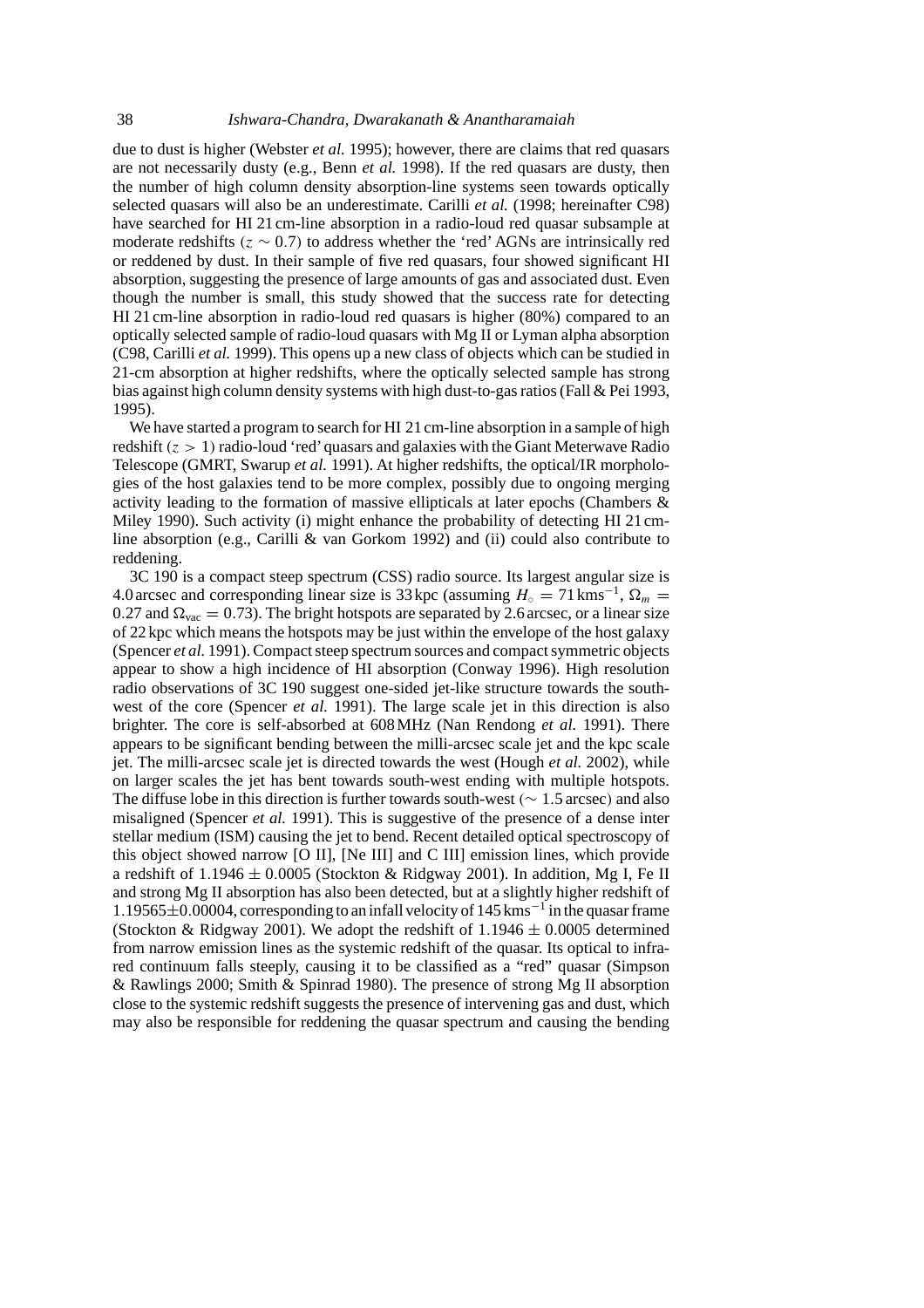of radio jets. A higher chance of detection of HI 21 cm-line absorption from 3C 190 was foreseen due to two factors: (i) it is a CSS radio source. Associated optical/UV absorption is most common in CSS quasars among radio-loud quasars (Baker *et al.* 2002), and CSS also shows a higher chance of detecting HI 21 cm-line absorption (Conway 1996), (ii) it is also a "red" quasar which again shows a higher chance of detecting HI 21 cm-line absorption (C98).

In this paper, we report the detection of HI 21 cm-line absorption from the red quasar 3C 190, which is blue-shifted with respect to the systemic redshift. In section 2 observations and results are presented. The HI 21 cm-line absorption detected in 3C 190 is discussed in section 3. Conclusions are presented in section 4.

### **2. Observations and results**

The observations were carried out using the Giant Meterwave Radio Telescope (GMRT) during September 2001. The first set of observations adopted a bandwidth of 4 MHz centered at 647.5 MHz. Subsequently, two sets of observations each with a bandwidth of 8 MHz centered at 646.7 MHz and 648.7 MHz were repeated to confirm the detection from the first set of observations. The integration time on source was  $\sim$  3 hr in each set of observations. The velocity resolutions were  $\sim$  29 kms<sup>-1</sup> and  $\sim 14.5 \,\mathrm{km s^{-1}}$  for bandwidths of 8 MHz and 4 MHz respectively. The flux densities were estimated by observing the standard primary calibrators 3C 286 or 3C 48. The bandpass calibrators 3C 48, 3C 147 and 3C 286 were observed at the beginning as well as at the end of the observation in order to check for bandpass stability with time. Phase calibrators were observed for 10 minutes every 30 minutes.

The data obtained from the GMRT were converted to FITS and analysed using the Astronomical Image Processing System (AIPS) following standard procedures. About 20 line-free channels were collapsed to obtain a continuum image. A few iterations of phase-only self-calibration were performed followed by amplitude and phase selfcalibration. These calibrations were then applied to the spectral line data. The continuum flux density of 3C 190 at 647 MHz is 5.69 Jy. The continuum flux density for subtracting from the spectral data was obtained by averaging several line-free channels. The final spectral cube was made from this continuum subtracted data.

Initially, individual spectra were obtained from the two 8 and one 4 MHz observations to check for consistency. The individual spectra were then averaged to obtain the final spectrum which is presented in Fig. 1. The systemic redshift and the relative velocity of the associated optical absorption system (Stockton & Ridgway 2001) are marked in Fig. 1. The RMS noise in the averaged spectrum is  $\sim 2$  mJy/beam/channel. We have used the standard GIPSY package to fit Gaussians to the observed spectra. A minimum of 5 Gaussians were required to minimise the residuals. The estimated parameters of the fit are given in Table 1.

The most interesting finding from our observations is that most of the HI 21 cm-line absorption in 3C 190 is blue-shifted with respect to the systemic redshift (Fig. 1). The peak of the absorption occurs at a velocity of <sup>−</sup>210 kms−1, but the overall absorption is very broad, extending from  $-400 \text{ km s}^{-1}$  to  $+200 \text{ km s}^{-1}$ . The velocity uncertainties in systemic redshift is  $68 \text{ km s}^{-1}$  and that of Mg II absorption system is 5.5 kms<sup>-1</sup>. The components 1, 2 and 3 are significantly blue-shifted with respect to the systemic redshift, while component 4 is within the uncertainty in the systemic redshift. Component 5 at 127 kms−<sup>1</sup> is outside the uncertainty in the Mg II absorption system and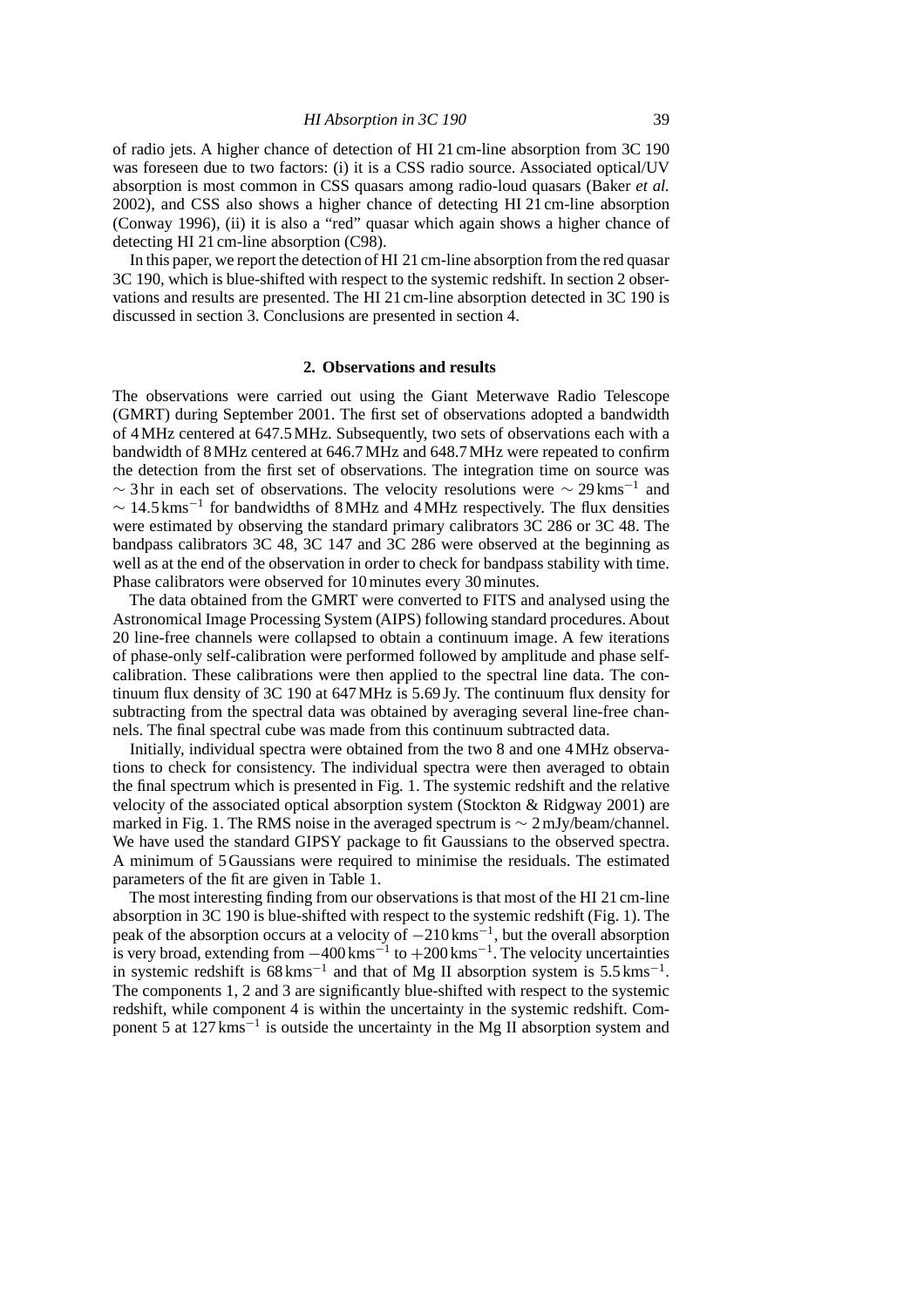

**Figure 1.** The HI absorption spectrum toward the red quasar 3C 190 (indicated by filled squares). The solid line is the five component Gaussian fit to the data and the dotted lines are the individual Gaussian components which are numbered. Dashed line is the residual to the fit. The optical depth was estimated using the peak flux of 5.69 Jy. The systemic redshift is taken as  $1.1946 \pm 0.0005$ obtained from narrow  $\overline{[O II]}$ ,  $\overline{[Ne III]}$  and  $\overline{C III]}$  emission lines, which is indicated as dot-dashed vertical line at the velocity of  $0 \text{km s}^{-1}$ . Similar vertical line at a velocity of 145 kms<sup>-1</sup> corresponds to the Mg II absorption. Thick horizontal lines centered at 0 and 145 kms−<sup>1</sup> indicates one sigma range of velocity at systemic redshift and that at Mg II absorption.

|                   | Velocity         | <b>FWHM</b>      |                     |
|-------------------|------------------|------------------|---------------------|
| Line              | $(kms^{-1})$     | $(kms^{-1})$     | τ                   |
| Comp <sub>1</sub> | $-293.1 \pm 2.8$ | $115.1 \pm 6.9$  | $0.0047 \pm 0.0002$ |
| Comp $2$          | $-210.2 \pm 1.0$ | $66.8 \pm 2.2$   | $0.0100 \pm 0.0003$ |
| Comp 3            | $-141.8 \pm 2.2$ | $59.4 \pm 5.0$   | $0.0043 \pm 0.0003$ |
| Comp <sub>4</sub> | $-37.1 \pm 5.7$  | $179.4 \pm 13.3$ | $0.0027 \pm 0.0002$ |
| Comp 5            | $126.5 \pm 4.2$  | $114.6 \pm 9.8$  | $0.0029 \pm 0.0002$ |

**Table 1.** Parameters derived from the Gaussian fitting to the optical depth profile towards 3C 190. Zero velocity corresponds to the systemic redshift of 1.1946.

the uncertainty in the systemic redshift. The three blue-shifted lines also have larger optical depths than lines 4 and 5. Component 1 at <sup>−</sup>293 kms−<sup>1</sup> has an optical depth of ∼ 0.005 and the second component at  $-210 \text{ km s}^{-1}$  has an optical depth of  $\sim 0.01$ . The optical depth of component 3 is comparable to that of component 1, but FWHM is nearly half of component 1. Components 2 and 3 have comparable FWHM, but optical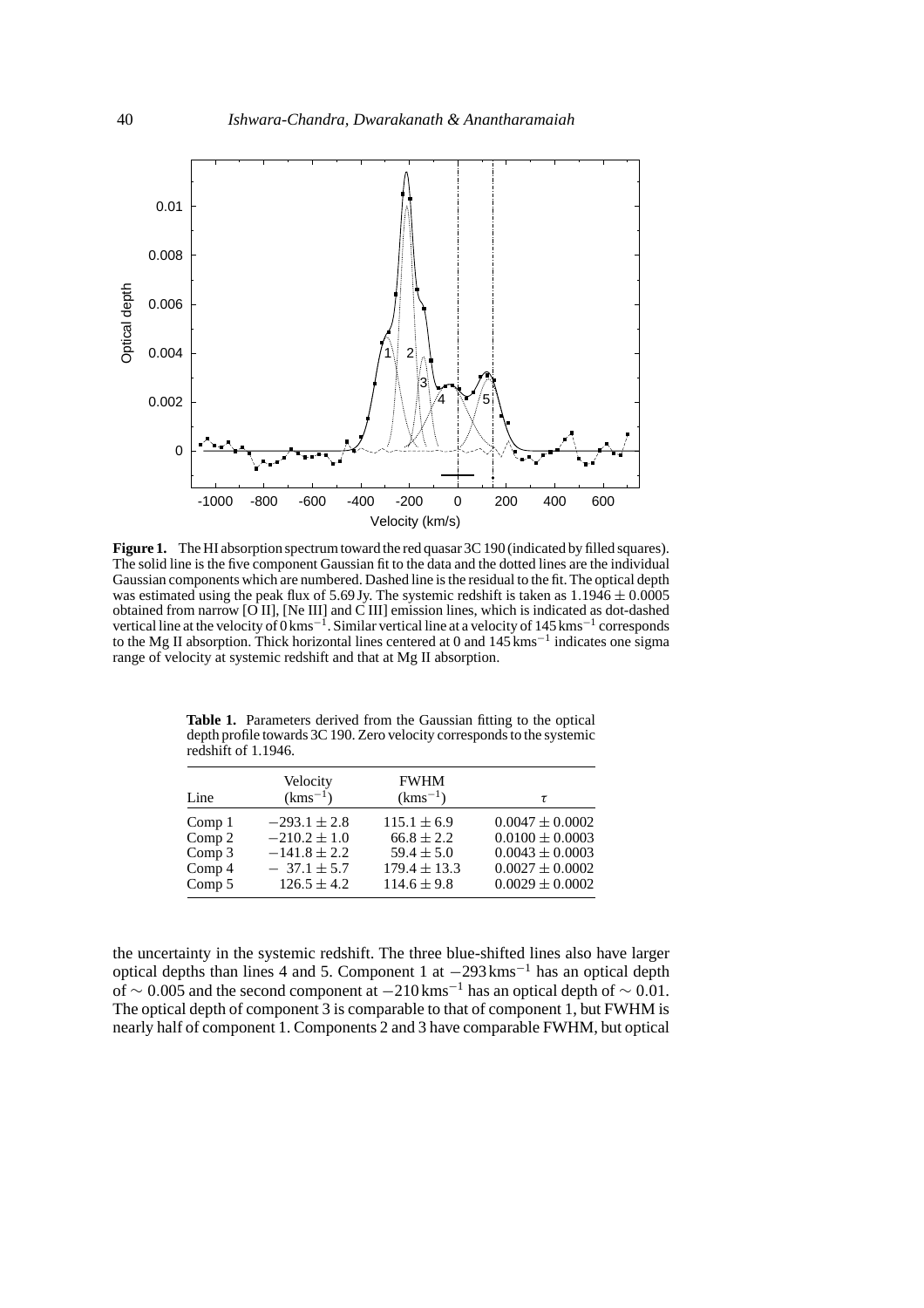depth of component 3 is less than half of component 2. The FWHM of fifth component is comparable to component 1, with optical depth nearly half. Component 4 is well within uncertainty in the systemic redshift, and is the broadest of all components with FWHM of  $179 \text{ km s}^{-1}$ .

#### **3. Discussion**

A few cases of blue-shifted HI 21 cm-line absorption with respect to the systemic redshift are reported in the literature. A nearby CSS ( $z = 0.06393$ ) PKS B1814–63, exhibits an HI absorption spectrum similar to that seen in 3C 190, viz., a broad shallow feature and blue-shifted deep absorption (Morganti *et al.* 2001). A similar absorption profile is also seen in the radio galaxy 4C 12.50 (Mirabel 1989) where the overall absorption extends over 900 kms−1.Another compact radio galaxy, 3C 459, also shows HI absorption blue-shifted with respect to systemic redshift, though weaker than PKS 1814–63 (Morganti *et al.* 2001). The authors suggest that the blue-shift could be due to outflow, possibly associated with the jet/lobes, and the shallow component seen at the systemic redshift is due to a circumnuclear disk. Significantly blue-shifted HI 21 cmline absorption has also been seen in several Seyfert galaxies. In IC 5063, the HI 21 cmline absorption is blue-shifted by more than 600 kms−<sup>1</sup> (Oosterloo *et al.* 2000) with respect to the systemic redshift. They suggest that the HI 21 cm-line absorption could be occurring from the gas which has been shocked by the western radio jet. The moderate blue-shift of HI 21 cm-line absorption observed in NGC 1068 and NGC 3079 is suggested to be due to neutral gas participating in the outflow (Gallimore *et al.* 1994).

In the case of 3C 190, the striking aspect is that the HI 21 cm-line absorption is broad and complex and most of the absorption is blue-shifted with respect to systemic redshift (Fig. 1). The total velocity extent is about 600 kms−1. The absorption is not against the core because the core is self-absorbed at this frequency. The flux limit for the core is < 4 mJy (Nan Rendong *et al.* 1991), whereas the absorbed flux is up to 70 mJy. In the current observations, 3C 190 remains unresolved. In the arcsec resolution map of 3C 190, there are two hotspots in the south-west direction, and are brighter than the north-east hotspot (Spencer *et al.* 1991). The fluxes of individual hotspots are about a Jy and more at 608 MHz (Nan Rendong *et al.* 1991). The total projected extent of hotspots in the south-west and north-east is about 22 kpc, hence these hotspots may lie within the envelope of the host galaxy environment. At this linear scale, there is also evidence for diffuse radio emission (Pearson *et al.* 1985) which is mostly north of the radio core. Significant HI 21 cm-line absorption can occur against one or all of these. The diffuse lobe in the south west is further away (1.5 arcsec) from bright hotspots (Pearson *et al.* 1985), and may lie outside the host galaxy, hence it is less likely to expect HI 21 cm-line absorption against this diffuse lobe.

Even though it is not possible to say which absorption-line is towards which radio component, we can draw indirect conclusions from the known radio and optical morphologies and properties. From the radio image at arc-sec resolution, we see that the south-west diffuse lobe and the farthest hotspot in this direction are mis-aligned (Spencer *et al.* 1991). The immediate surroundings of 3C 190 have been studied in imaging as well as in spectroscopy in great detail using HST and Keck (Stockton & Ridgway 2001). The most interesting feature revealed from the HST observations is a linear knotty optical filament along north-west, very close to the quasar and overlapping (in projection) with the south-west hotspot. Spectroscopy of the linear filament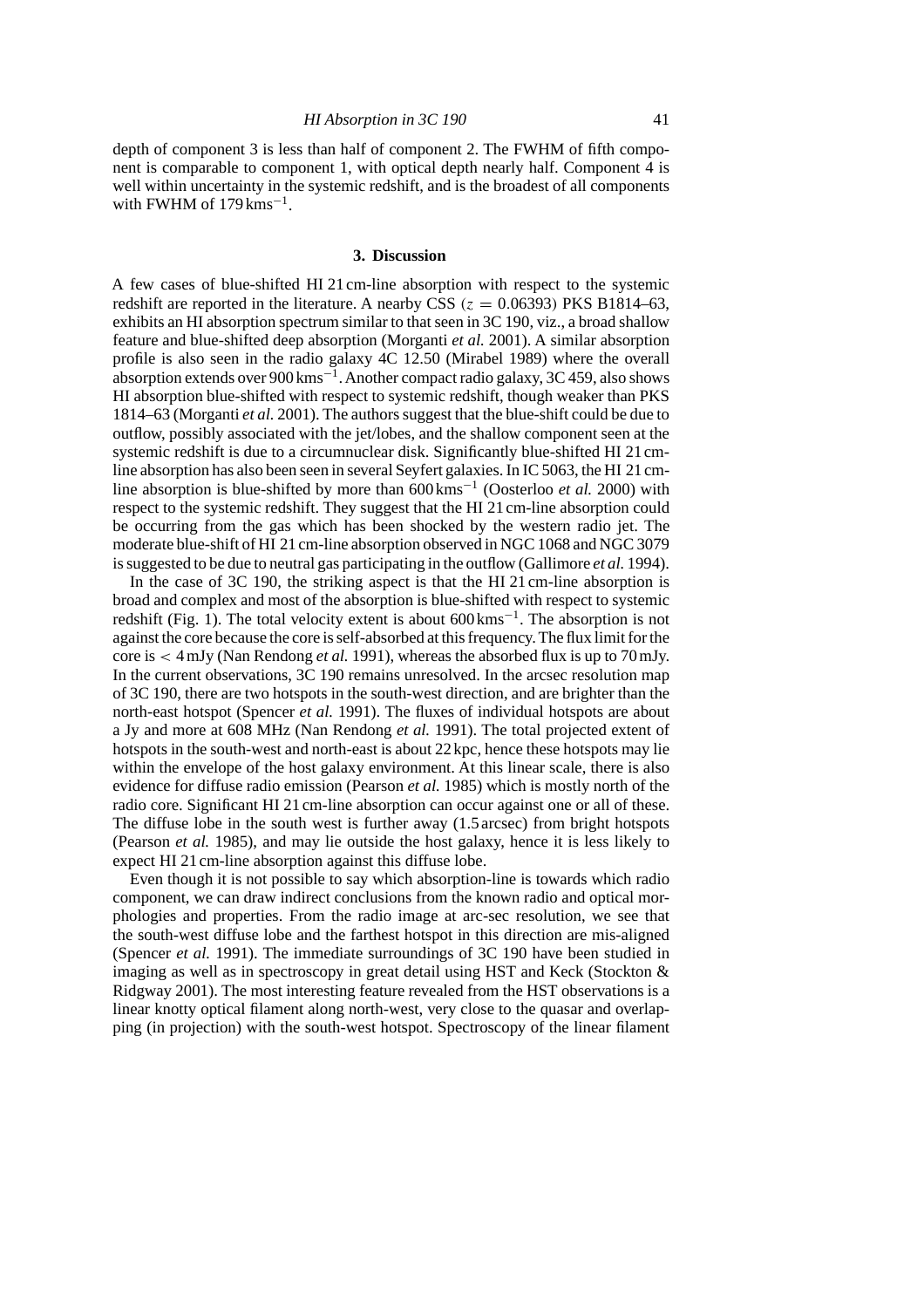reveals interesting features. The [O II] line profile clearly divides into low velocity dispersion ( $\sigma \sim 40 \,\rm km s^{-1}$ ) and high velocity dispersion ( $\sigma \sim 200 \,\rm km s^{-1}$ ) groups. The higher velocity dispersion indicates that the gas might have been shocked in some way by the interaction with the jet thereby increasing the turbulent velocity in this region significantly. In the radio map also, there is evidence for jet bending in this region (Stockton & Ridgway 2001), which indicates the presence of a dense medium.

Thus it appears that the overall environment under which the HI 21 cm-line absorption is occurring in 3C 190 appears to be similar to that of IC 5063, where neutral gas has been shocked by the radio jet. Velocities up to 500 kms−<sup>1</sup> are expected from shocks (Dopita & Sutherland 1995). Due to shocks, the neutral gas could acquire significant bulk motion but the internal velocities might not increase significantly. Such clouds could produce reasonably narrow lines (FWHM  $\sim 100 \,\mathrm{km s^{-1}}$  or less), but significantly blue-shifted, such as the lines 1, 2 and 3 in 3C 190 (Table 1), where the FWHM is 115, 67 and 59 kms−<sup>1</sup> respectively, but are blue-shifted by 293, 210 and 142 kms−<sup>1</sup> with respect to the systemic redshift.

The optical linear filament which shows high velocity dispersion gas overlaps (in projection) with the south-west hotspot (Stockton & Ridgway 2001). This is suggestive of interaction of the jet with the dense ambient medium responsible for changing the direction of the jet. Thus we can expect that the three blue-shifted absorption-lines (1, 2 and 3) in 3C 190 could be arising from this region. Only one of the absorptionline component (component 4) in 3C 190 is very broad (FWHM of 179 kms−1). This component is well within the uncertainty in the systemic redshift and could be due to more turbulent gas near the region of interaction of radio jet with the ambient medium. Thus, we suggest that lines 1, 2, 3 and 4 are likely to be against the south-west hotspots. The fifth line has a velocity of  $127 \text{ km s}^{-1}$ , which is outside the uncertainty of Mg II absorption system and the uncertainty in the systemic redshift. Since the FWHM of this line is not too narrow  $(115 \text{ km s}^{-1})$ , it could be from the ISM of the host galaxy.

#### **4. Conclusions**

We have reported the GMRT detection of HI 21 cm-line absorption in the  $z = 1.1946$ red quasar 3C 190. The absorption, with peak at  $\sim$  647.7 MHz, is broad and complex, spanning a velocity width of  $\sim 600 \,\mathrm{km s}^{-1}$ . Most of the absorption is blue-shifted with respect to the systemic redshift. 3C 190 is unresolved with the present observations. Since the core is self-absorbed at this frequency the absorption must be towards the hotspots. Comparison of the radio and deep optical images reveals linear filaments in the optical which overlap with the brighter radio jet in the south-west direction. We therefore suggest that the blue-shifted HI 21 cm-line absorption could be occurring in the atomic gas shocked by the south-west jet.

#### **Acknowledgements**

We thank Rajaram Nityananda, Jayaram Chengalur and Chris Carilli for comments on the manuscript. We thank the referee for meticulously reading the manuscript and for constructive suggestions. We thank the staff of the GMRT that made these observations possible. GMRT is run by the National Center for Radio Astrophysics of the Tata Institute of Fundamental Research. This research has made use of the NASA/IPAC